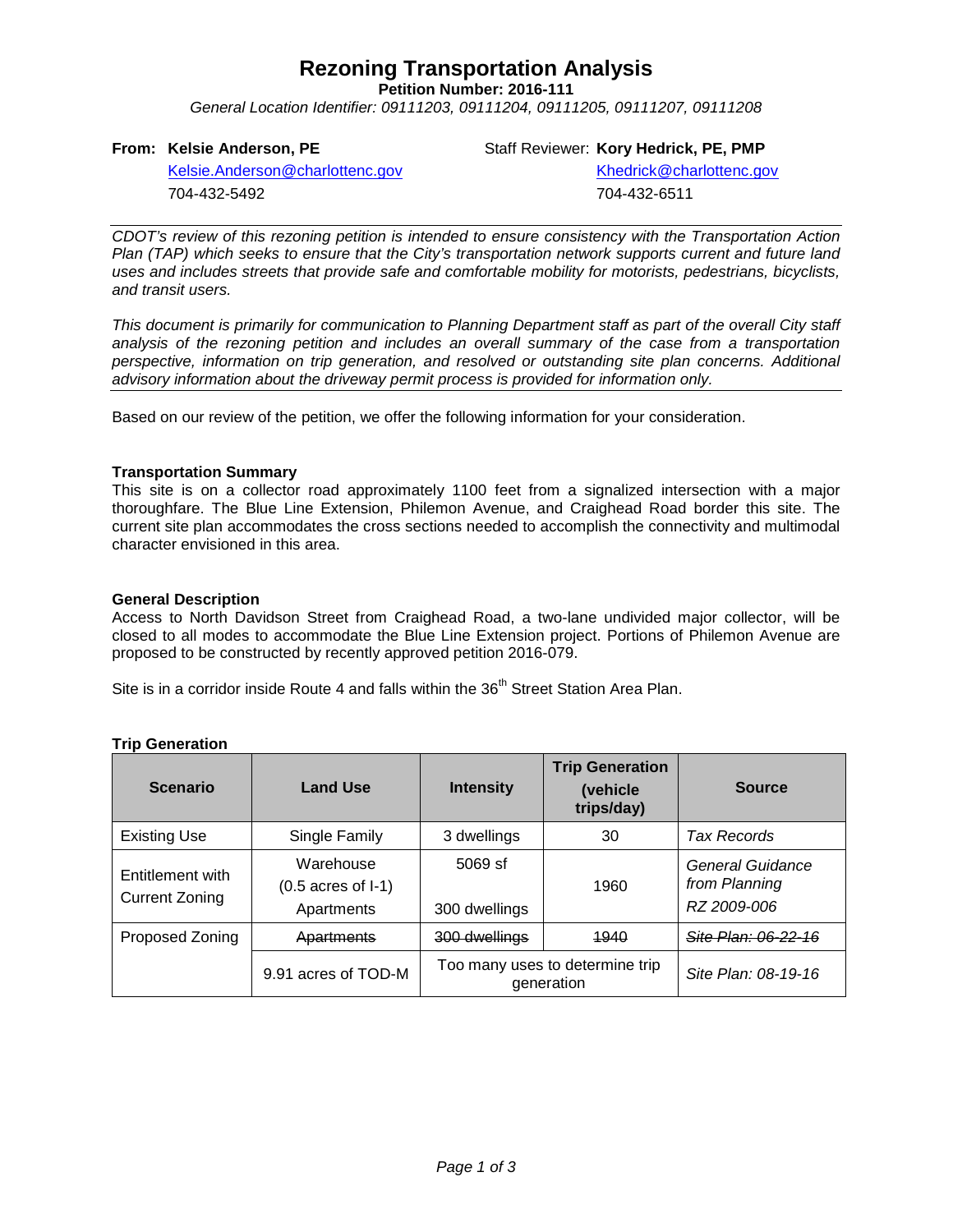# **Rezoning Transportation Analysis**

**Petition Number: 2016-111**

*General Location Identifier: 09111203, 09111204, 09111205, 09111207, 09111208*

#### **Curbline**

The proposed zoning district has a setback measured from an existing or proposed future curbline. The location of the future curbline is as described below:

- 1) Philemon Section A on RZ-2 of the current site plan correctly depicts the future curbline location at 25.5' from proposed centerline.
- 2) Craighead Section B on RZ-2 of the current site plan correctly depicts the future curbline location at 19.5' from existing centerline.

#### **Resolved Issues**

- 1. The petitioner should revise the site plan to note that the centerline of Philemon Ave shall follow the alignment as directed by the City's Engineering and Property Management department.
- 2. The petitioner should revise the site plan to include an "Access and Right-of-way Dedication" note stating that the petitioner will be responsible for constructing improvements on the site's side of Philemon Avenue when sufficient pavement existing on the opposite side of the centerline to accommodate an opposing lane of traffic. If insufficient pavement exists on the opposite side the petitioner will construct both sides of Philemon Avenue - a mirrored Section A.

#### **Outstanding Issues**

- 1. The petitioner should revise the site plan Section B on RZ-2 for Craighead Road to reflect a 13' planting strip which would allow for a 5' future bike lane and revise associated note 4e. 8-24-16 Update: The petitioner should revise the site plan to show right of way or sidewalk utility easement dedication to back of walk in cross section and update note 4g accordingly.
- 2. The petitioner should revise the site plan to add a note specifying all transportation improvements will be constructed and approved before the site's first building certificate of occupancy is issued. 8-24-16 Update: The petitioner should revise note 4h to tie improvements to the first (not the final) certificate of occupancy.

#### **Advisory Information**

The following are requirements of the developer that must be satisfied prior to driveway permit approval. We recommend that the petitioner reflect these on the rezoning plan as-appropriate.

- 1. According to the City of Charlotte's Driveway Regulations, CDOT has the authority to regulate/approve all private street/driveway and public street connections to the right-of-way of a street under the regulatory jurisdiction of the City of Charlotte.
- 2. Adequate sight triangles must be reserved at the existing/proposed street entrance(s). Two 35' x 35' sight triangles (and two 10' x 70' sight triangles on North Carolina Department of Transportation on NCDOT maintained streets) are required for the entrance(s) to meet requirements. All proposed trees, berms, walls, fences, and/or identification signs must not interfere with sight distance at the entrance(s). Such items should be identified on the site plan.
- 3. The proposed driveway connection(s) to public streets will require a driveway permit(s) to be submitted to CDOT (and the North Carolina Department of Transportation on NCDOT maintained streets) for review and approval. The exact driveway location(s) and type/width of the driveway(s) will be determined by CDOT during the driveway permit process. The locations of the driveway(s) shown on the site plan are subject to change in order to align with driveway(s) on the opposite side of the street and comply with City Driveway Regulations and the City Tree Ordinance.